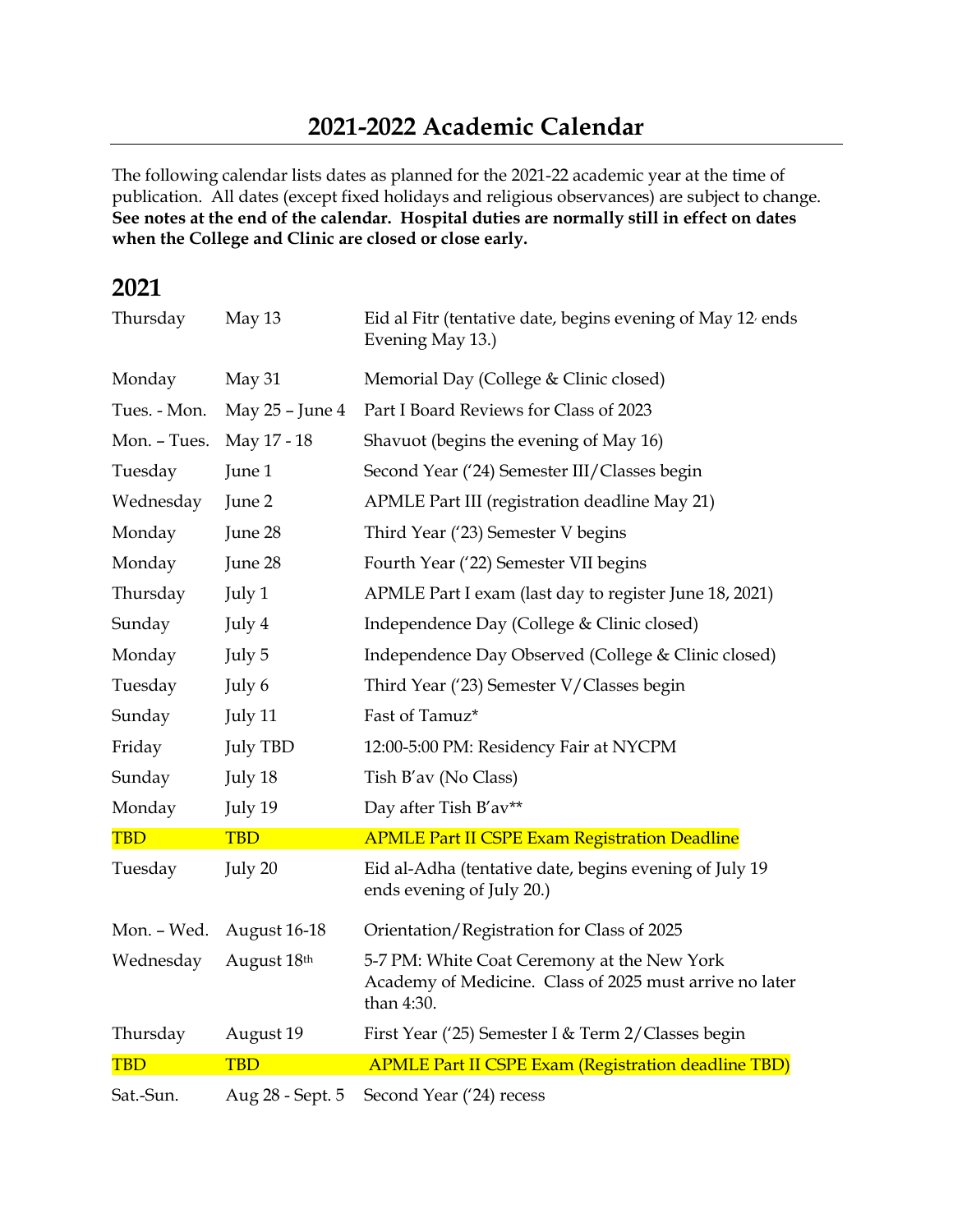| Monday                  | September 6                     | Labor Day - College & Clinic closed                                                                                                              |
|-------------------------|---------------------------------|--------------------------------------------------------------------------------------------------------------------------------------------------|
| Friday                  | September 10                    | <b>Faculty Retreat</b>                                                                                                                           |
| Monday                  | September 6                     | Rosh Hashanah Eve*(Class until 12 pm.)                                                                                                           |
| Tues. - Wed.            | September 7-8                   | Rosh Hashanah (starts evening of Monday the 6 <sup>th</sup> ) (No Class)                                                                         |
| Thursday                | September 9                     | Fast of Gedalia**                                                                                                                                |
| Wednesday               | September 15                    | Eve of Yom Kippur* (Class until 12 pm)                                                                                                           |
| Thursday                | September 16                    | Yom Kippur (starts evening of Wednesday 15 <sup>th</sup> ) (No Class)                                                                            |
| Friday                  | September 17                    | Registration deadline for APMLE Part I                                                                                                           |
| Monday                  | September 20                    | Sukkoth Eve (Class until 12pm)                                                                                                                   |
| Tues. - Wed.            | Sept. 21 - 22                   | First two days of Sukkoth (Begins eve Mon. the 20) (No Class)                                                                                    |
| Monday                  | September 27                    | Hoshana Rabba*(Class until 12 pm)                                                                                                                |
| Tues. Wed.              | Sept. 28 - 29                   | Shemini Atzeret/Simchat Torah (No Class)                                                                                                         |
| Thursday                | September 30                    | Day after Simchat Torah**                                                                                                                        |
| Monday                  | October 4                       | APMLE Part I (retake) (registration by September 17, 2021)                                                                                       |
| Friday                  | October 1                       | Second Year ('24) Semester III Last day of classes                                                                                               |
| Mon.-Fri.               | Oct. 4-8                        | Second Year ('24) Semester III Final Exam Period                                                                                                 |
| Sat.-Sun.               | Oct. 9 - Oct. 31                | Second Year ('24) recess                                                                                                                         |
| Sat.-Fri.               | Oct. $9 - 29$                   | Second Year ('24) study and retest period                                                                                                        |
| Friday                  | October 8                       | Second Year ('24) Semester III ends                                                                                                              |
| Monday                  | November 1                      | Second Year ('24) Semester IV/Classes-A Session 1 begins                                                                                         |
| Thursday                | November 4                      | Diwali                                                                                                                                           |
| Thurs.- Wed. Nov. 11-24 |                                 | Third Year ('23) Semester V Final Exam Period                                                                                                    |
| Wednesday<br>Wednesday  | November 17<br>November 24      | First Year ('25) Semester I ends/Last day of classes<br>Thanksgiving Day Eve College & Clinic close at 2:00 (does not<br>affect hospital duties) |
| Thursday                | November 25                     | Thanksgiving Day - College & Clinic closed                                                                                                       |
| Friday                  | November 26                     | Third Year ('23) Semester V ends                                                                                                                 |
| Friday                  | November 26                     | Day after Thanksgiving - College & Clinic closed                                                                                                 |
| Thu. - Sun.             | Nov. 25 - 28                    | Thanksgiving Recess: College closed                                                                                                              |
| Mon.-Thu.<br>Monday     | Nov. 29 - Dec. 9<br>November 29 | First Year ('25) Semester I/Term 2 Final Exam Period<br>Third Year ('23) Semester VI/Classes begin                                               |
| Monday                  | November 29                     | First Day of Chanukah                                                                                                                            |
| Thursday                | December 2                      | APMLE part III exam (retake)                                                                                                                     |
| Thursday                | December 9                      | First Year ('25) Semester I/Term 2 ends                                                                                                          |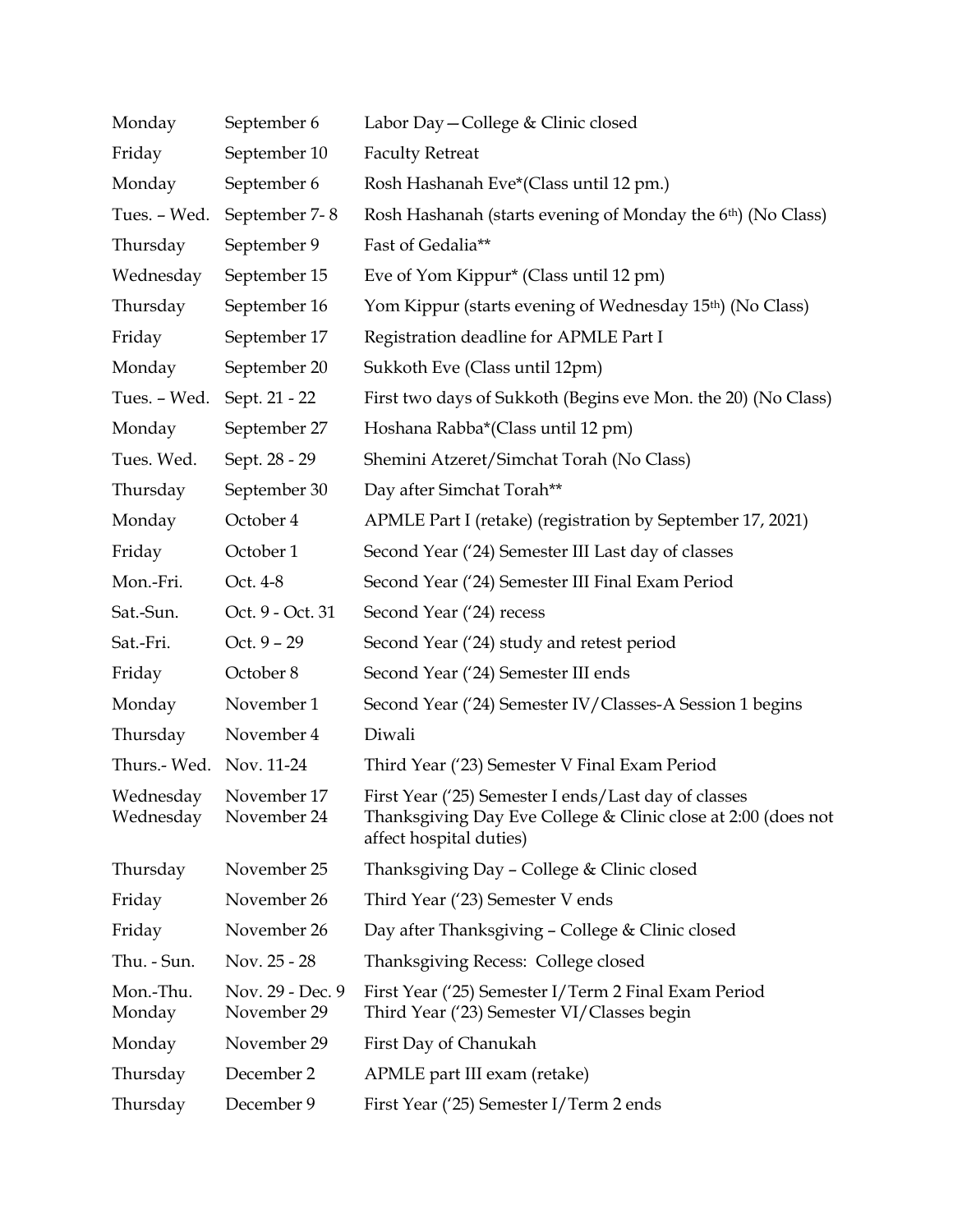| Monday                    | December 6       | Last day of Chanukah                                     |
|---------------------------|------------------|----------------------------------------------------------|
| <b>TBD</b>                | <b>TBD</b>       | <b>APMLE Part II (Registration deadline TBD)</b>         |
| Fri.-Thurs.               | Dec. 10 - 23     | First Year (25) study and retest period                  |
| Fri. - Sun                | Dec. 10 - Jan. 2 | First Year ('25) winter recess                           |
| Thur. - Thur. Dec. 9 - 23 |                  | Second Year ('24) winter recess                          |
| Friday                    | December 31      | Fourth Year ('22) Semester VII ends                      |
| Friday                    | December 24      | Christmas Eve-College & Clinic Closed, Holiday Observed  |
| Saturday                  | December 25      | Christmas – College & Clinic closed                      |
| Friday                    | December 31      | New Year's Eve – Coll. & Clinic Closed, Holiday Observed |

## **2022**

| Saturday                | January 1          | New Year's Day-College and Clinic closed                              |
|-------------------------|--------------------|-----------------------------------------------------------------------|
| Mon. - Tues.            | January 3 & 4      | First Year Term 1 ('26) Orientation/Registration                      |
| Wednesday               | January 5          | First Year ('25) Semester II & Term 3 & Term 1 ('26) Classes<br>begin |
| Thurs. - Tues. Jan 6-11 |                    | <b>CRIP 2022</b>                                                      |
| Friday                  | January 7          | Orthodox Christmas                                                    |
| Monday                  | January 17         | Martin Luther King, Jr. Day - College & Clinic closed                 |
| Tuesday                 | January 18         | Fourth Year ('22) Semester VIII/Classes begin                         |
| Thu. - Sun.             | Jan. 20 - 23       | Second Year ('24) recess                                              |
| <b>TBD</b>              | <b>TBD</b>         | <b>APMPLE Part II CSPE (retake) registration deadline</b>             |
| Tuesday                 | February 1         | Asian Lunar New Year                                                  |
| Monday                  | February 21        | Presidents' Day - College & Clinic closed                             |
| <b>TBD</b>              | <b>TBD</b>         | <b>APMLE Part II CSPE Exam (retake)</b>                               |
| <b>TBD</b>              | <b>TBD</b>         | <b>APMLE Part II exam (retake)</b>                                    |
| Fri.-Sun.               | <b>March 11-20</b> | First year $('25, '26)$ recess                                        |
| Wednesday               | March 16           | Fast of Esther (Class until 5pm)                                      |
| Thursday                | March 17           | Purim (Begins the evening of March 16.) (No Class)                    |
| Friday                  | March 18           | Day after Purim**                                                     |
| Thu. - Sun.             | Mar. 17-20         | Third Year ('23) recess                                               |
| Mon.-Fri.               | Mar. 21 -Apr. 8    | Second Year ('24) Semester IV Final Exams Period                      |
| Sat.- Fri.              | Apr. 2 - 22        | Second Year ('24) Study & retest period                               |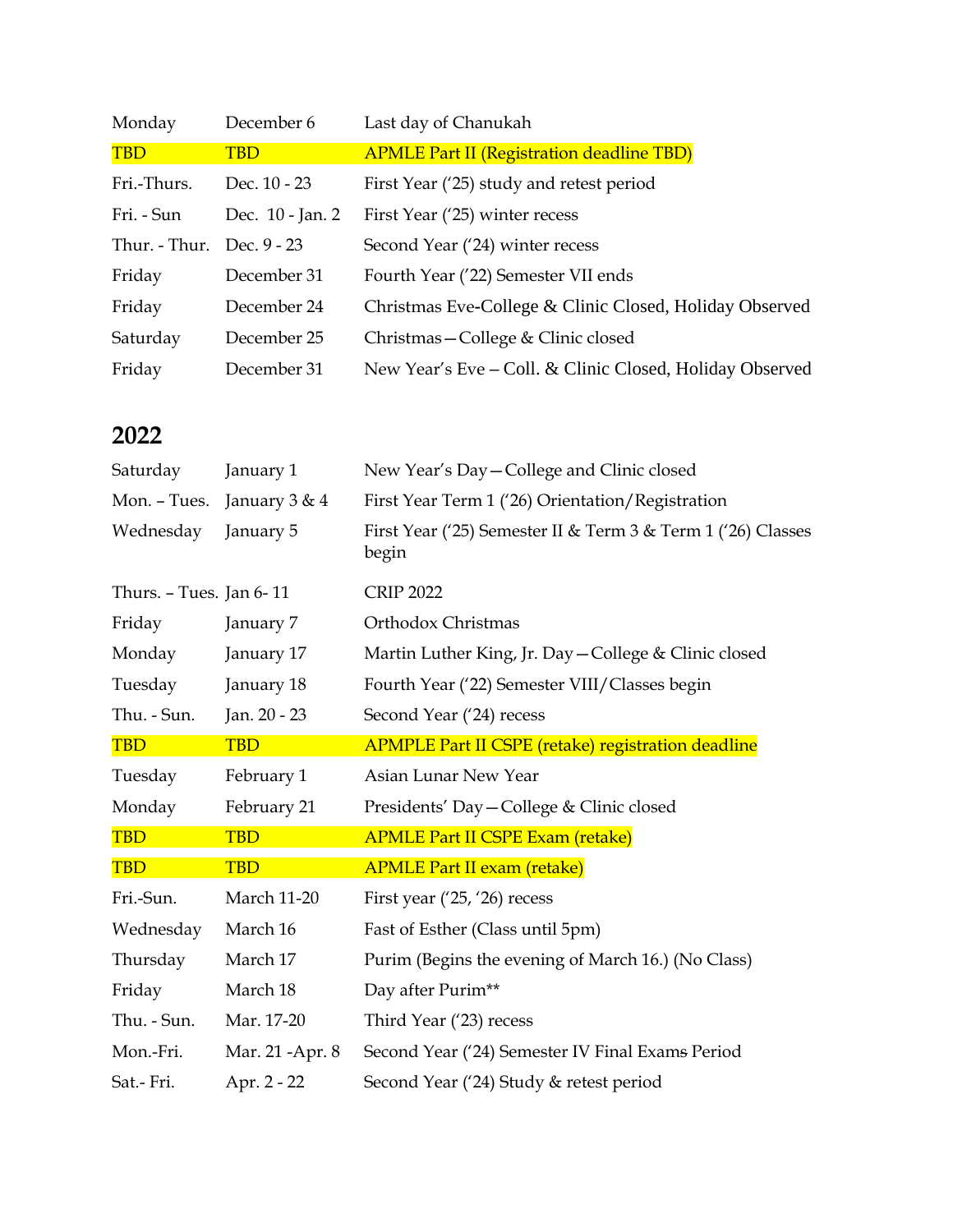| Sat.-Sun.    | Apr. 9 - 24     | Second Year ('24) recess                                                                  |
|--------------|-----------------|-------------------------------------------------------------------------------------------|
| Friday       | April 15        | Good Friday                                                                               |
| Friday       | April 15        | Eve of Passover (Class until 12pm)                                                        |
| Sat. - Sun.  | April 16 - 17   | First two days of Passover (Begins evening of 15 <sup>th</sup> ) (No Class)               |
| Sunday       | April 17        | Easter                                                                                    |
| Fri. - Sat.  | Apr. 22 - 23    | Last two days of Passover (No Class)                                                      |
| Saturday     | April 2         | Ramadan begins (Tentative date begins evening of April 1)                                 |
| Monday       | April 25        | First Year ('25) Semester II / Term 3, First Year Jan ('26) Term 1<br>last day of classes |
| Mon.-Fri.    |                 | April 25 - May 21 Second Year ('24) Semester IV - NYCPM Clinical Skills I                 |
| Wed.- Fri.   |                 | April 27 - May 6 First Year ('25) Semester II, Final Exam Period                          |
| Thursday     | May 5           | 5:00-7:00 Annual Awards Ceremony                                                          |
| Friday       | May 6           | First Year ('25) Semester II ends                                                         |
| Friday       | May 6           | Capstone Assessment for Third Year ('23) students                                         |
| Mon. - Tues. | May $2 - 3$     | Eid al Fitr (tentative date, begins evening of May 2 ends<br>Evening May 3.)              |
| Sat.-Fri.    | May 7 - 20      | First Year ('25& '26) study and retest Period                                             |
| Mon.-Fri.    | May 9 - 13      | Class of 2023 Registration Period for Semester VII                                        |
| Friday       | May 13          | Capstone Assessment for Third Year ('23) students                                         |
| Friday       | May 13          | Fourth Year ('22) Semester VIII ends/Last day of Clinicals                                |
| Tues.-Fri.   | May 24 - June 3 | Board Reviews for Class of 2023                                                           |
| Wednesday    | May 25          | Commencement Rehearsal - 10:00 am to 12:00 pm                                             |
| Thursday     | May 26          | 9:00 am - 12:00 pm Commencement 2022                                                      |
| Monday       | May 30          | Memorial Day - College & Clinic closed                                                    |
| Mon. - Sat.  | June 6 - 24     | NYCPM Clinical Skills Part II                                                             |
| Saturday     | June 24         | Second Year ('24) Semester IV ends                                                        |
| <b>TBD</b>   | <b>TBD</b>      | <b>APMLE Part III</b>                                                                     |
| <b>TBD</b>   | <b>TBD</b>      | Registration deadline for APMLE Part I in July 2022                                       |
| Friday       | June 3          | Third Year ('23) Last Day of Classes                                                      |
| Sun. - Mon.  | June $5 - 6$    | Shavout (begins evening of June 4) (No Class)                                             |
| Tuesday      | June 7          | Day after Shavout**                                                                       |
| Friday       | June 17         | Third Year ('23) Semester VI ends                                                         |
|              |                 |                                                                                           |